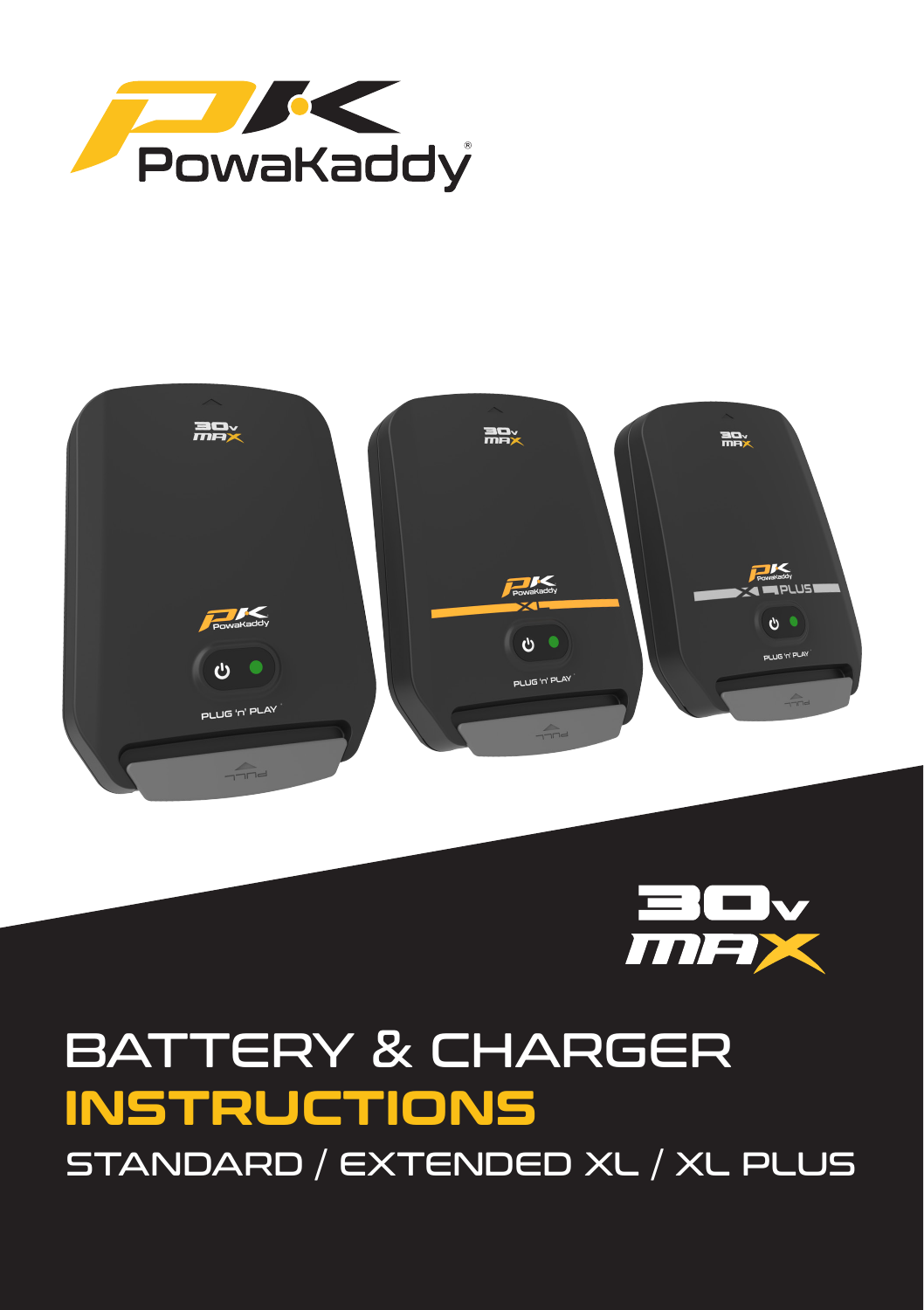

Thank you for purchasing your PowaKaddy product. Please follow all instructions for safe use and to get the best out of your new PowaKaddy 30V Plug 'n' Play Lithium Battery.

Please note: the STANDARD 30V Lithium Battery is designed for use over 18 holes and must always be fully charged before the next round. Please follow charging instructions as outlined on the following pages. We are aware that some golfers will try to stretch these batteries to 27 holes. This may damage the overall capacity of the battery and may result in an early failure. Playing more than 18 holes with the battery can seriously shorten the battery's life and will invalidate the battery's warranty.

Please note: In normal conditions the XL EXTENDED 30V Lithium Battery will do 36 Holes when used on a PowaKaddy product. Conditions such as long or exceptionally hilly courses, wet ground conditions and excessively heavy golf bags may reduce the range of the trolley

The XL PLUS 30V Lithium Battery is an extra capacity battery designed to be used with RX Series of Electric Golf trolleys and should be considered an 18 Hole battery when used in that context. When used with other compatible Powakaddy trolleys, you will see an extended range of up to 36 Holes.

## CHARGING **INSTRUCTIONS**

- 1. Plug the charger into the mains the charger indicator light will be green.
- 2. Plug the battery into the charger. This will activate the battery (battery light turns on) - the charger light will turn from green to red to indicate the charging process has started.
- 3. Once the battery is fully charged, the charger status light will be continuous green. At this point, remove the battery from the charger and the charger from the outlet.
- 4. Turn off the battery by pressing the power button.
- 5. The charging process will take approximately 8 hours depending on the extent of the discharge and battery capacity.
- 6. Avoid leaving your battery on charge for longer than 12 hours. If left for a long period of time, the battery will automatically turn off.

Please note: if the red and green lights are Please note: if the red and green lights are  $\Box$   $\Box$ 

- The battery was not turned on when connected to the charger. a.
- The charge cycle has finished, and the battery has turned off. There may be a fault with the battery or charger, please contact b.
- PowaKaddy technical support. c.

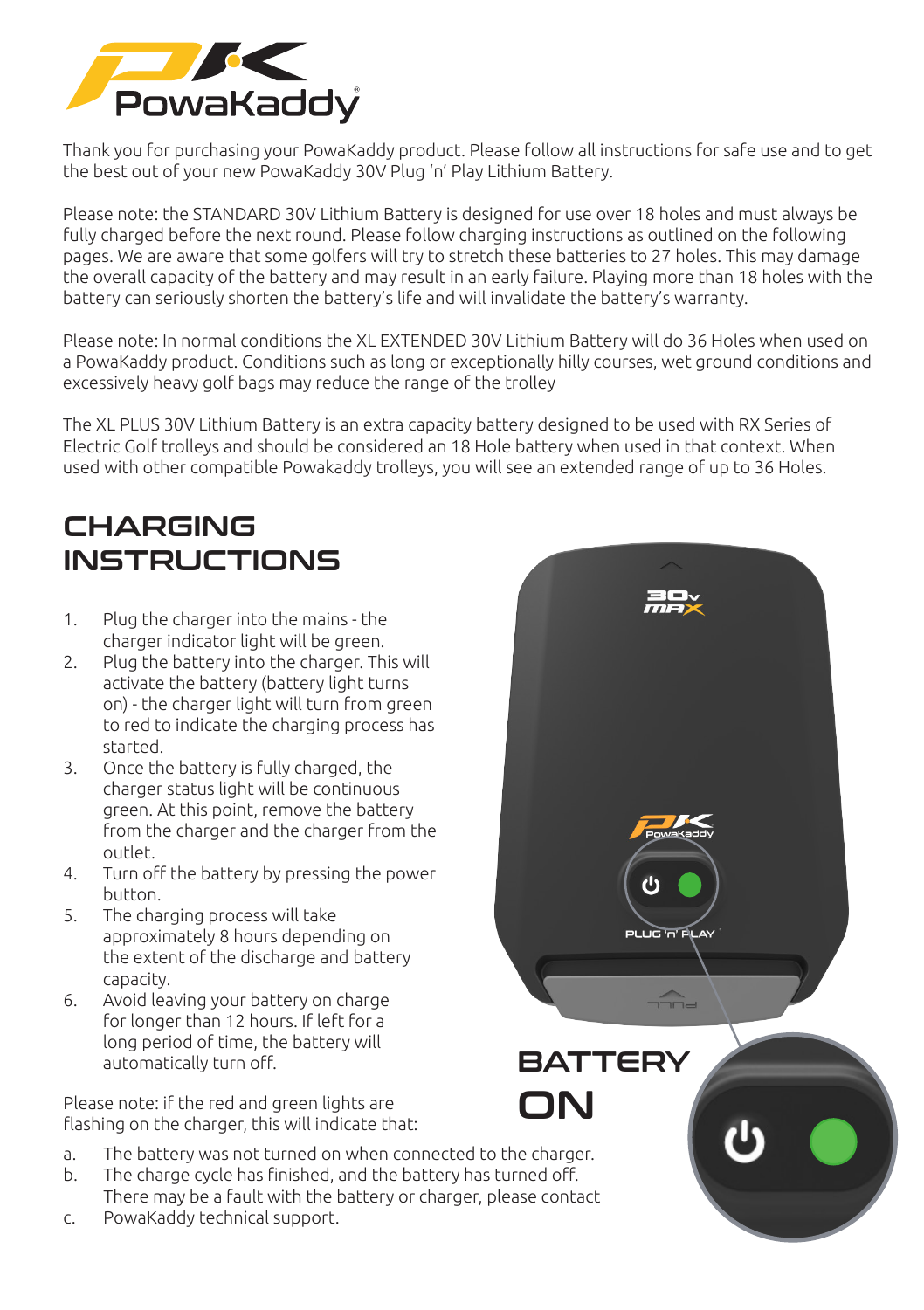#### BATTERY SAFETY



DANGER! RISK OF ELECTRIC SHOCK!

- 1. Never short circuit a battery. Keep it away from paper clips, coins, keys and other small metal objects that can make a connection between the terminals.
- 2. Do not splash or immerse in liquids.
- 3. Do not store or charge the battery in locations where the temperatures may exceed below -10° (14° F) or above 40° C (105° F) such as outdoor sheds or metal buildings in summer.
- 4. Only charge your PowaKaddy battery using the approved charger supplied. Using another charger may damage the battery or cause fire.
- 5. Never use the battery if the casing or terminals are damaged.
- 6. There are no serviceable parts within the battery, DO NOT ATTEMPT TO OPEN THE BATTERY or attempt a repair. RISK OF ELECTRIC SHOCK OR FIRE.
- 7. The battery is a sealed unit. In the unlikely event liquid leaks from the battery, do not touch the liquid as it may cause irritation or burns.

Follow the following precautions:

- Skin contact Wash with soap and water.
- Inhalation Expose to fresh air and seek medical advice.
- Eye contact Immediately wash with water for at least 15 minutes. Seek medical attention.
- Disposal wear gloves to handle the battery and dispose of immediately; contact your local council or recycling centre.



FIRE HAZARD

- 8. Do not incinerate the battery even if damaged.
- 9. Only use a PowaKaddy Battery with a compatible PowaKaddy Trolley. Use of the battery pack on other products may create risk of injury or fire.

# **BATTERY** TRANSPORTATION

Ensure the battery is turned off when transporting the trolley to avoid activating the trolley and discharging the battery.

Check with your airline before attempting to ship your battery by air.

# BATTERY STORAGE

Batteries are to be stored in a cool and dry place away from direct sunlight and excessive heat or cold; ideally store at room temperature. Charge your battery fully before storing. Charge once every three months thereafter.

#### CHARGING SAFETY



DANGER! RISK OF ELECTRIC SHOCK! 110 - 230 VOLTS. Class 2 Charger. Do not probe terminals with conductive objects.

- Only charge a PowaKaddy battery using the supplied PowaKaddy charger. The charger and battery pack are specifically designed to work together.
- Only charge on a hard, flat surface.
- The charger will get hot. Do not cover the battery or charger.
- Do not expose the charger to rain, frost, or snow.
- Do not use a charger if the plug, leads, contacts or casing is damaged.
- Remove the plug with care, to not pull on the cord.
- Avoid using an extension cable.

## LITHIUM BATTERY **DISPOSAL**

At the end of its useful life, please discard the battery with due care for the environment.

- 1. If possible, run down the battery completely and remove from the trolley.
- 2. Take the battery to your local recycling centre.